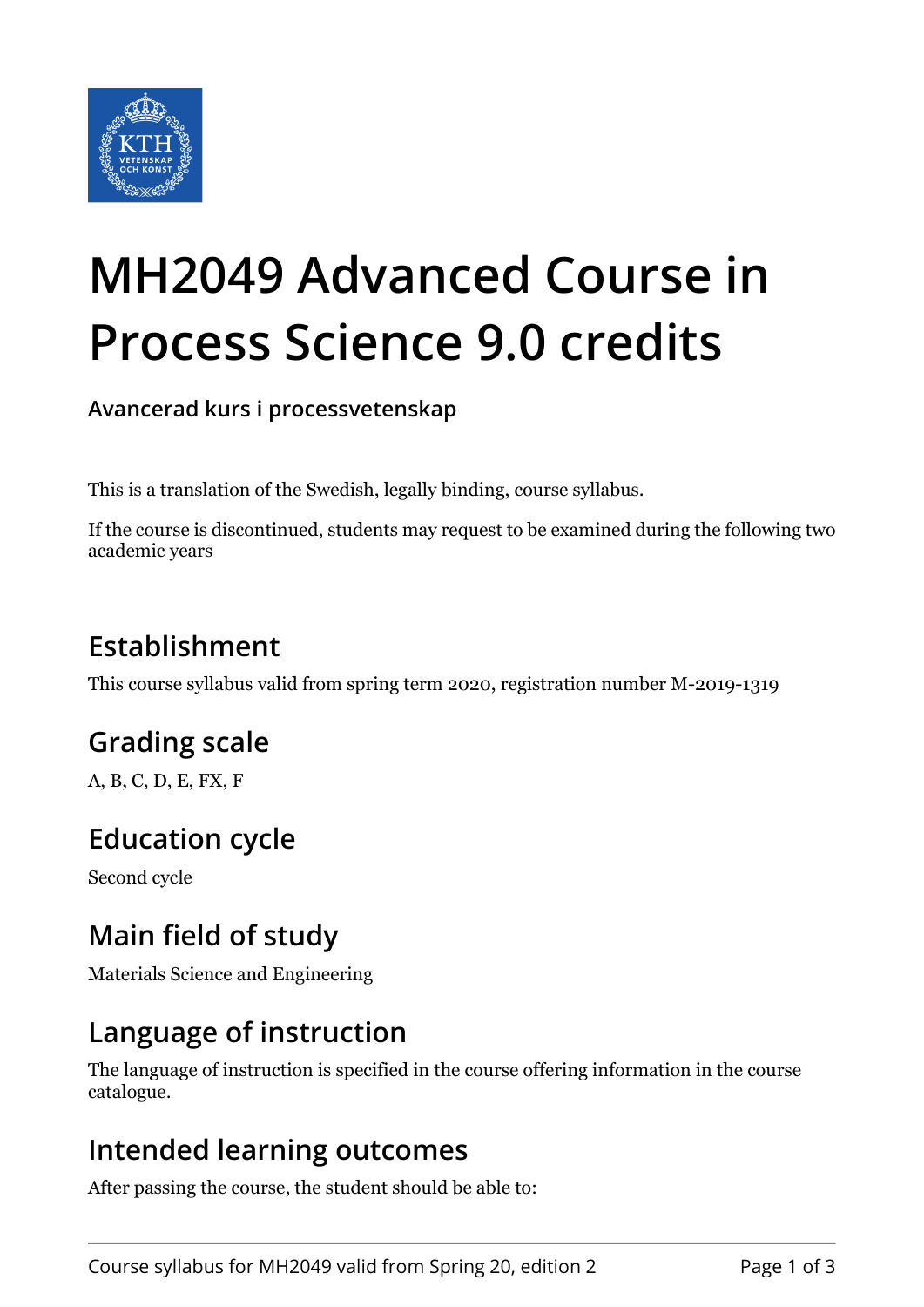- Explain the basic kinetic theories related to pyrometallurgical metal production
- Identify possibilities to process control and reactor design in industrial metallurgical processes
- Identify how it is possible to choose and optimise parameters to receive a sustainable metallurgical process chain
- Identify how it is possible to choose parameters to control a metallurgical process

### **Course contents**

The course deals with:

- advanced knowledge for metal production, mainly via pyrometallurgy.
- advanced kinetic theories that are used in metal production.

The course provides knowledge of:

- how thermodynamic and kinetic theories can be used to optimise metallurgical processes.

- importance of choice of process parameters to reach an improved process control of a metallurgical process with regard to both productivity and sustainability.

- possibilities to design processes or parts of processes in metallurgical industry.

## **Specific prerequisites**

MH2039 Process Engineering/MH2029 Extractive Metallurgy, or the equivalent

MH2041 Applied Thermodynamics and Kinetics, Part 2, or the equivalent

#### **Examination**

- LAB1 Laboratory Work, 1.0 credits, grading scale: P, F
- PRO1 Project, 4.0 credits, grading scale: A, B, C, D, E, FX, F
- SEM1 Seminar, 1.0 credits, grading scale: P, F
- TENA Written examination, 3.0 credits, grading scale: A, B, C, D, E, FX, F

Based on recommendation from KTH's coordinator for disabilities, the examiner will decide how to adapt an examination for students with documented disability.

The examiner may apply another examination format when re-examining individual students.

Students who have not completed course with previous assessment modules should contact the course coordinator.